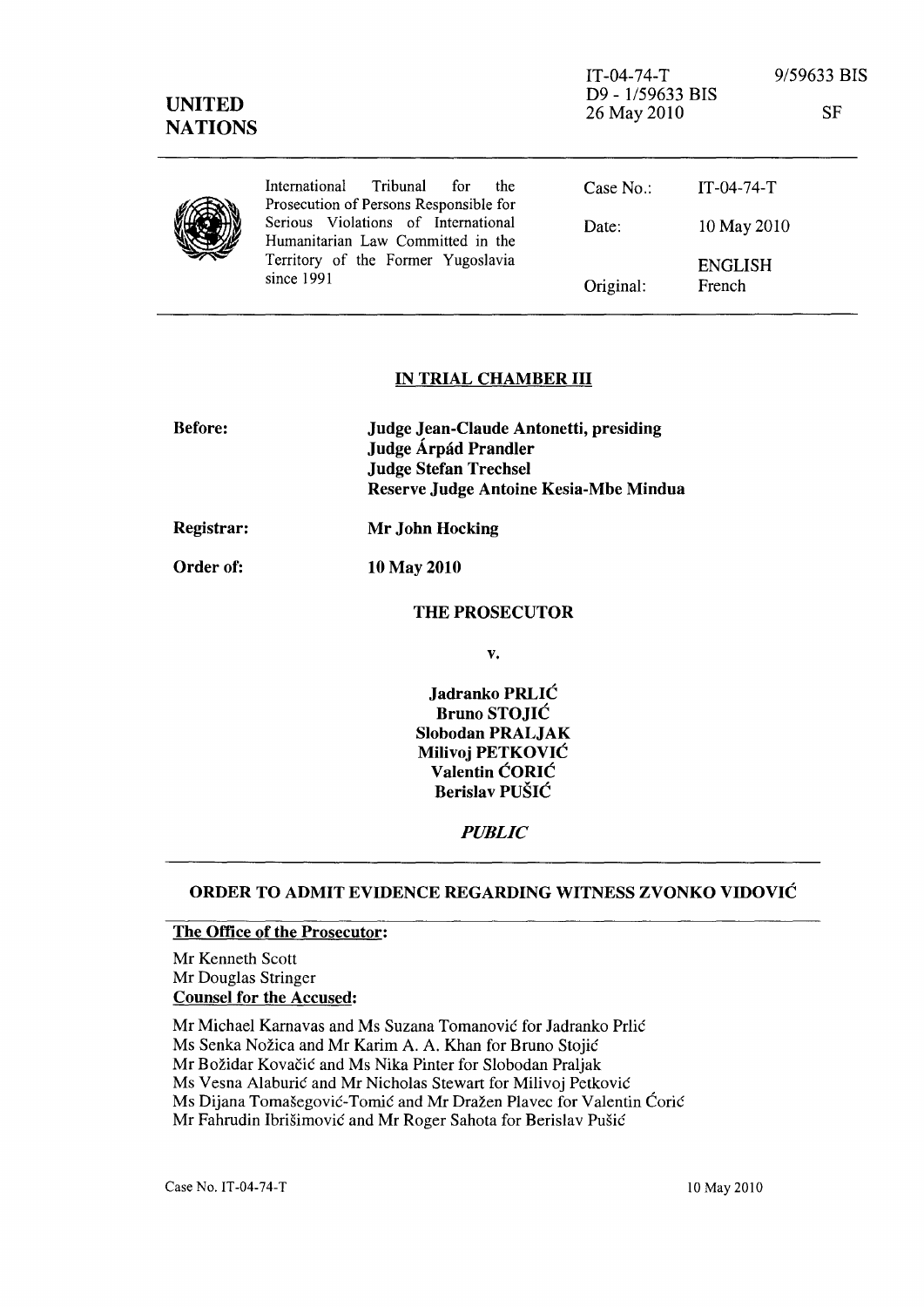**TRIAL CHAMBER III** ("Chamber") of the International Tribunal for the Prosecution of Persons Responsible for Serious Violations of International Humanitarian Law Committed in the Territory of the Former Yugoslavia since 1991 ("Tribunal"),

**NOTING** the request for admission of 47 exhibits presented by Counsel for the Accused Valentin Ćorić ("Ćorić Defence"),<sup>1</sup> the request for admission of 3 exhibits presented by Counsel for the Accused Jadranko Prlic ("Prlic Defence"),<sup>2</sup> the request for admission of 6 exhibits presented by Counsel for the Accused Bruno Stojic ("Stojić Defence"), $3$  the request for admission of 6 exhibits presented by Counsel for the Accused Milivoj Petković ("Petković Defence")<sup>4</sup> and the request for admission of 4 exhibits presented by the Office of the Prosecutor ("Prosecution")<sup>5</sup> ("Proposed Exhibit(s)"), all five relating to the testimony of Witness Zvonko Vidovic ("Witness"), who testified on 29 March through 1 April 2010,

**NOTING** the objections raised by the Prosecution to 29 Proposed Exhibits of the ("Coric Defence")<sup>6</sup> and the Reply of the Coric Defence;<sup>7</sup> the objections raised by the Prosecution to 3 Proposed Exhibits of the Stojić Defence<sup>8</sup> and the Reply of the Stojić Defence;  $9$  the objections raised by the Prosecution to 1 Proposed Exhibit of the Petković Defence<sup>10</sup> and the Response of the Petković Defence;<sup>11</sup> the objections raised

<sup>&</sup>lt;sup>1</sup> "Valentic Ćorić's Notice Regarding Evidence used with Witness Zvonko Vidović", confidential document, 12 April 2010.

<sup>2</sup>"Jadranko Prlie's Motion for the Admission of Exhibits Tendered through Witness Zvonko Vidovie", confidential document, 6 April 2010.

<sup>3</sup>"Bruno Stojie's Filing of the List of Documents Tendered through Witness Zvonko Vidovie on 30 March 2010", public document, 12 April 2010.

<sup>&</sup>quot;Milivoj Petković's Motion for the Admission of Exhibits Tendered through Witness Zvonko Vidović", confidential document, 12 April 2010.

<sup>&</sup>lt;sup>5</sup> "Prosecution Filing of 'IC List' of Exhibits Tendered for Admission concerning Witness Zvonko Vidović", public document, 12 April 2010.

 $6$  "Prosecution Objections to Exhibits Tendered by the Ćorić Defence in connection with the Witness Zvonko Vidovie", public document, 12 April 2010.

<sup>7</sup>"Valentin CariC's Response to 'Prosecution Objections to Exhibits Tendered by the Corie Defence in connection with the Witness Zvonko Vidović"', public document, 14 April 2010 ("Reply of the Ćorić Defence").

<sup>&</sup>lt;sup>8</sup> "Prosecution Objections to Exhibits Tendered by the Stojić Defence in connection with the Witness Zvonko Vidović", public document, 13 April 2010.

<sup>9 &</sup>quot;Bruno Stojie's Response to *Prosecution Objections to Exhibits Tendered by the Stojic Defence in connection with the Witness Zvonko Vidović* dated 13 April 2010", public document, 14 April 2010 ("Reply of the Stojie Defence").

<sup>&</sup>lt;sup>10</sup> "Prosecution Objections to Exhibits Tendered by the Petkovic Defence in connection with the Witness Zvonko Vidović", public document, 13 April 2010.

<sup>&</sup>lt;sup>11</sup> "Petković Defence Response to Valentin Ćorić's and Prosecution Objections to Milivoj Petković's Request for Admission of Exhibits Tendered through the Witness Zvonko Vidovic", public document, 15 April 2010 ("Reply of the Petković Defence").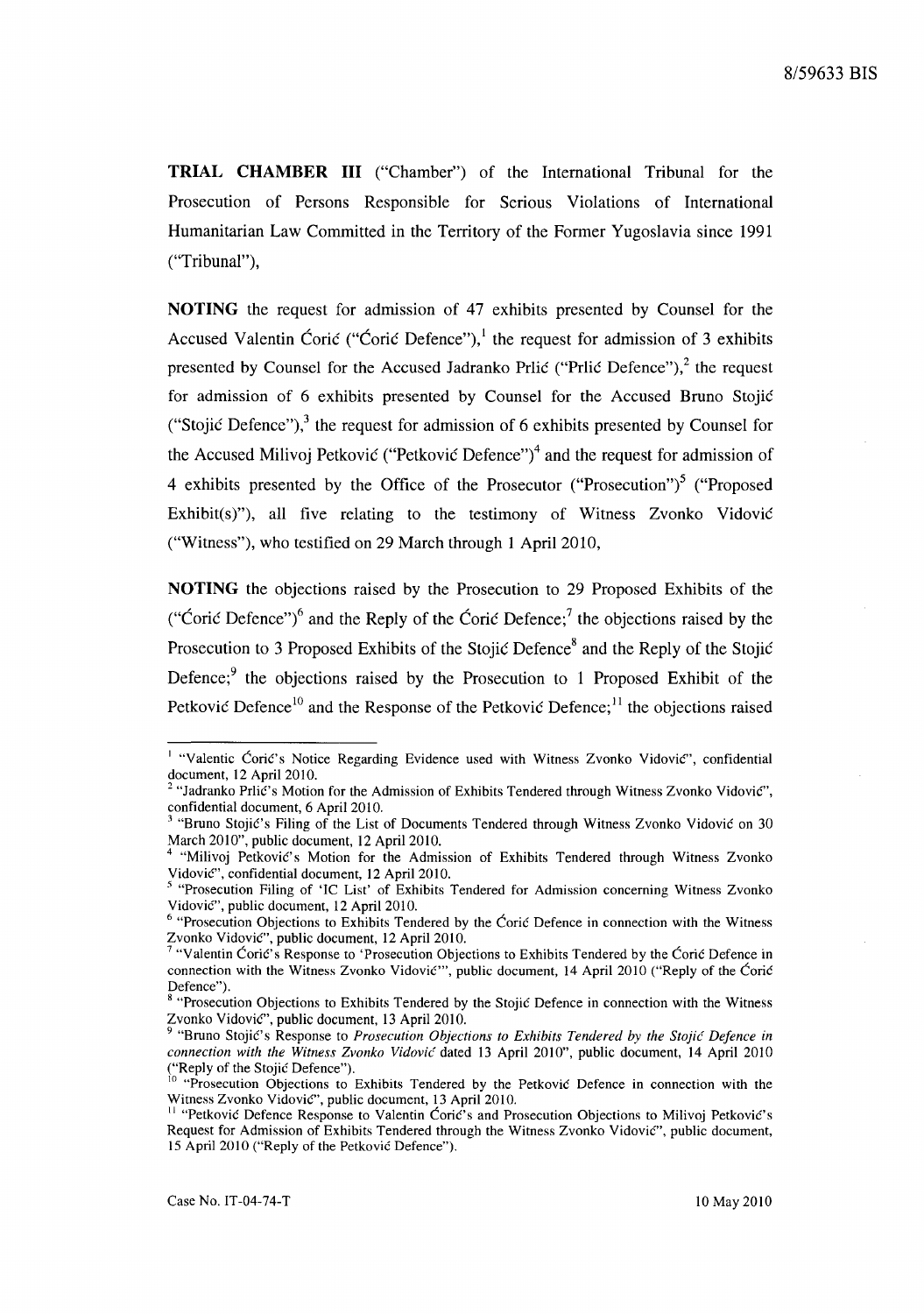by the Coric Defence to 1 Proposed Exhibit of the Prosecution<sup>12</sup> and to 1 Proposed Exhibit of the Petković Defence<sup>13</sup> and the Reply of the Petković Defence,  $14$ 

**NOTING** the "Decision on Admission of Evidence" of 13 July 2006 ("Decision of 13 July 2006") and the "Decision Adopting Guidelines for the Presentation of Defence Evidence" of 24 April 2008 ("Decision of 24 April 2008"),<sup>15</sup>

**NOTING** the "Decision on Presentation of Documents by the Prosecution" of 27 November 2008 ("Decision of 27 November 2008"),

**NOTING** the "Decision on the Interlocutory Appeal against the Trial Chamber's Decision on Presentation of Documents by the Prosecution in Cross-Examination of Defence Witnesses ", rendered by the Appeals Chamber on 26 February 2009, upholding the Decision of 27 November 2008,

**NOTING** the *"Ordonnance portant clarification de la Decision du* 27 *novembre 2008",* issued publicly by the Chamber on 12 January 2010,

**CONSIDERING** initially that the Chamber observes that the Reply of the Petkovic Defence was filed on 15 April 2010, that is, one day after the time-limit established by the Chamber for replies to be filed;  $16$  that the Chamber consequently finds that the said Reply is inadmissible and that it is proper to dismiss the Reply of the Petkovie Defence,

**CONSIDERING** that the Chamber observes that the BCS version of Proposed Exhibit P 11237, whose admission was requested by the Prosecution, as uploaded on *ecourt,* is of poor quality; that the Chamber points out that the English translation of the said Proposed Exhibit is complete but that the Prosecution will apparently need to upload a correct BCS version of the said Proposed Exhibit onto *ecourt,* 

<sup>&</sup>lt;sup>12</sup> "Valentin Coric's Opposition against the Prosecution's Request to Tender Certain Exhibits into Evidence through Witness Zvonko VidoviC", public document, 13 April 2010.

<sup>&</sup>lt;sup>13</sup> "Valentin Ćorić's Opposition against the Defence for Milivoj Petković's Request to Tender Certain Exhibits into Evidence through Witness Zvonko Vidović", public document, 13 April 2010.

<sup>&</sup>lt;sup>14</sup> "Petković Defence Response to Valentin Corić's and Prosecution Objections to Milivoj Petković's Request for Admission of Exhibits Tendered through the Witness Zvonko Vidovie", public document, 15 April 2010.

<sup>&</sup>lt;sup>15</sup> Guideline No 8: The Admission of Documentary Evidence through a Witness.

<sup>16</sup> Decision of 24 April 2008, para. 32.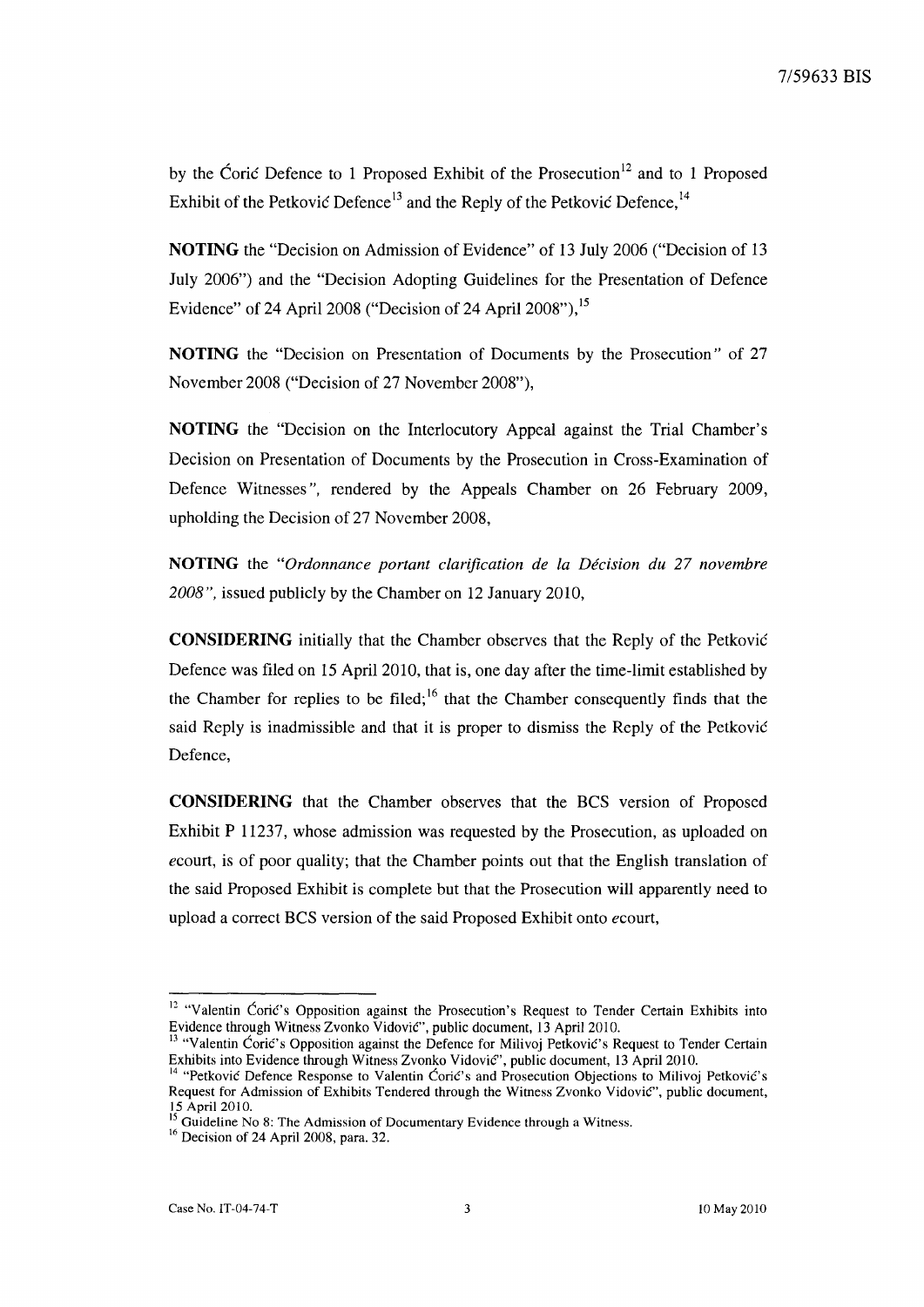**CONSIDERING** the Chamber observes, moreover, that the Petković Defence argues it tendered Proposed Exhibit P 04544 with a view to undermining the credibility of the Witness and that the Petkovie Defence consequently requests its admission for this reason;<sup>17</sup> that the Chamber will review the admissibility of this Proposed Exhibit only insofar as it tends to undermine the credibility of Zvonko Vidovie,

**CONSIDERING** that the Chamber has examined each of the Proposed Exhibits on the basis of the admissibility criteria set out in its Decision of 13 July 2006 and in the Decision of 24 April 2008, $^{18}$ 

**CONSIDERING** that the Chamber decides to admit into evidence the Proposed Exhibits marked "Admitted" in the Annex attached to this Order, as they were put to Witness Zvonko Vidović during the hearing and bear sufficient indicia of relevance, probative value and reliability,

**CONSIDERING** that the Chamber decides not to admit into evidence the Proposed Exhibits marked "Not Admitted" in the Annex attached to this decision, as they are not consistent with the instructions of the Decisions of 13 July 2006 and of 24 April 2008, for the reasons set forth in the Annex attached to this Order,

# **FOR THE FOREGOING** REASONS,

**PURSUANT TO** Rules 54 and 89 of the Rules of Procedure and Evidence,

**DISMISSES** the Reply of the Petkovic Defence for the reasons set forth in this Order,

**GRANTS** the requests for admission of the Stojie Defence and the Prosecution,

**PARTIALLY GRANTS** the requests for admission of the Corie Defence, of the Prlie Defence and of the Petković Defence,

**DECIDES** that it is proper to admit Proposed Exhibit P 04544 into evidence, only insofar as it tends to undermine the credibility of the Witness,

<sup>&</sup>lt;sup>17</sup> "Milivoj Petković's Motion for the Admission of Exhibits Tendered through Witness Zvonko Vidovic", confidential document, 12 Apri120IO.

<sup>&</sup>lt;sup>18</sup> Guideline No 8: The Admission of Documentary Evidence through a Witness.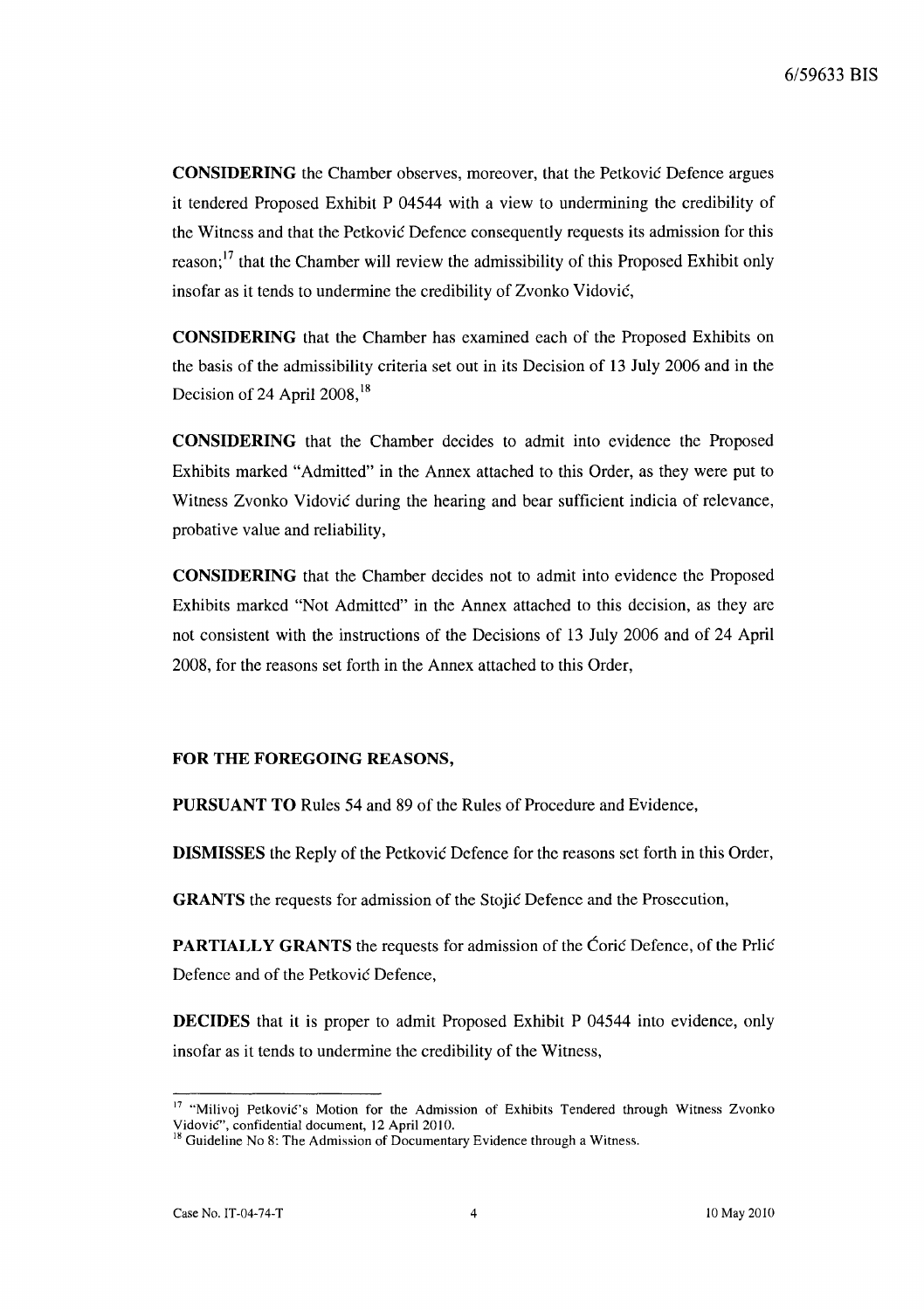**DECIDES** that it is proper to admit the Proposed Exhibits of the Coric Defence, the Prlić Defence, the Stojić Defence, the Petković Defence and the Prosecution, marked "Admitted" in the Annex attached to this Order,

**DENIES BY A MAJORITY** the remaining requests for admission of the Proposed Exhibits of the Ćorić Defence, the Prlić Defence and the Petković Defence, for the reasons set forth in the Annex attached to this Order, **AND** 

**ORDERS** the Prosecution to upload on *ecourt* a correct BCS version of Exhibit P 11237 for the reasons set forth herein,

Done in English and in French, the French version being authoritative.

*Isignedl* 

Jean-Claude Antonetti Presiding Judge

Done this tenth day of May 2010

At The Hague

The Netherlands

**[Seal of the Tribunal]**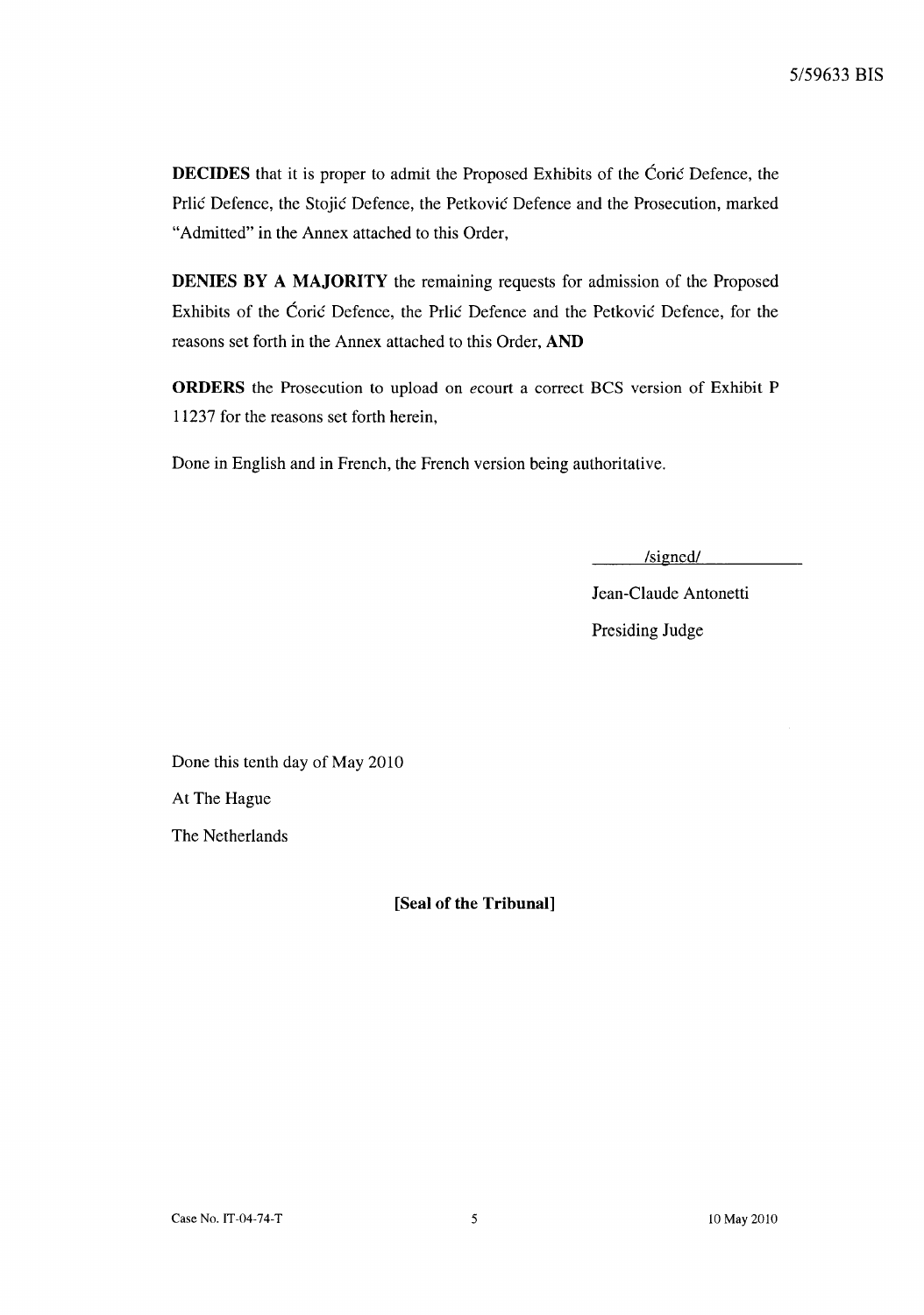# **Annex**

| <b>Exhibit Number</b> | <b>Party Proposing</b>          | <b>Admitted/Not</b>                 |
|-----------------------|---------------------------------|-------------------------------------|
|                       | <b>Admission of the Exhibit</b> | <b>Admitted/Marked for</b>          |
|                       |                                 | <b>Identification (MFI)</b>         |
| P 00453               | Ćorić Defence                   | Admitted                            |
| P 01405               | Coric Defence                   | Admitted                            |
| P 01728               | Corić Defence                   | Admitted                            |
| P02832                | Ćorić Defence                   | Admitted                            |
| P03118                | Coric Defence                   | Admitted                            |
| P03483                | Coric Defence                   | Admitted                            |
| P 03513               | Coric Defence                   | Admitted                            |
| P 04139               | Ćorić Defence                   | Admitted                            |
| P 04163               | Ćorić Defence                   | Admitted                            |
| P 05128               | <b>Coric Defence</b>            | Admitted                            |
| P 06727               | <b>Coric Defence</b>            | Not admitted by a majority          |
|                       |                                 | (Grounds: the witness was unable to |
|                       |                                 | speak about the probative value and |
|                       |                                 | the relevance of the document)      |
| P 06893               | Coric Defence                   | Admitted                            |
| P 09465               | <b>Ćorić</b> Defence            | Admitted                            |
| 5D 02040              | Ćorić Defence                   | Admitted                            |
| 5D 02095              | <b>Coric Defence</b>            | Admitted                            |
| 5D 02097              | Coric Defence                   | Admitted                            |
| 5D 02146              | Coric Defence                   | Admitted                            |
| 5D 03087              | <b>Coric Defence</b>            | Admitted                            |
| 5D 04154              | Coric Defence                   | Admitted                            |
| 5D 04165              | <b>Coric Defence</b>            | Admitted                            |
| 5D 04168              | Coric Defence                   | Admitted                            |
| 5D 04169              | <b>Coric Defence</b>            | Admitted                            |
| 5D 04173              | Coric Defence                   | Admitted                            |
| 5D 04198              | Ćorić Defence                   | Admitted                            |
| 5D 04199              | Ćorić Defence                   | Admitted                            |
| 5D 04200              | Coric Defence                   | Admitted                            |
| 5D 04201              | Coric Defence                   | Admitted                            |
| 5D 04202              | Coric Defence                   | Admitted                            |
| 5D 04203              | Coric Defence                   | Admitted                            |
| 5D 04207              | Corić Defence                   | Admitted                            |
| 5D 04209              | Ćorić Defence                   | Admitted                            |
| 5D 04212              | Corić Defence                   | Admitted                            |
| 5D 04216              | Ćorić Defence                   | Admitted                            |
| 5D 04226              | Coric Defence                   | Admitted                            |
| 5D 04230              | Coric Defence                   | Admitted                            |
| 5D 04231              | Ćorić Defence                   | Admitted                            |
| 5D 04233              | Ćorić Defence                   | Admitted                            |
| 5D 04237              | Corić Defence                   | Admitted                            |
| 5D 04238              | Coric Defence                   | Admitted                            |
| 5D 04240              | Coric Defence                   | Admitted                            |
| 5D 04242              | Corić Defence                   | Admitted                            |
| 5D 04243              | Coric Defence                   | Admitted                            |
| 5D 04249              | Coric Defence                   | Admitted                            |
| 5D 04250              | Coric Defence                   | Admitted                            |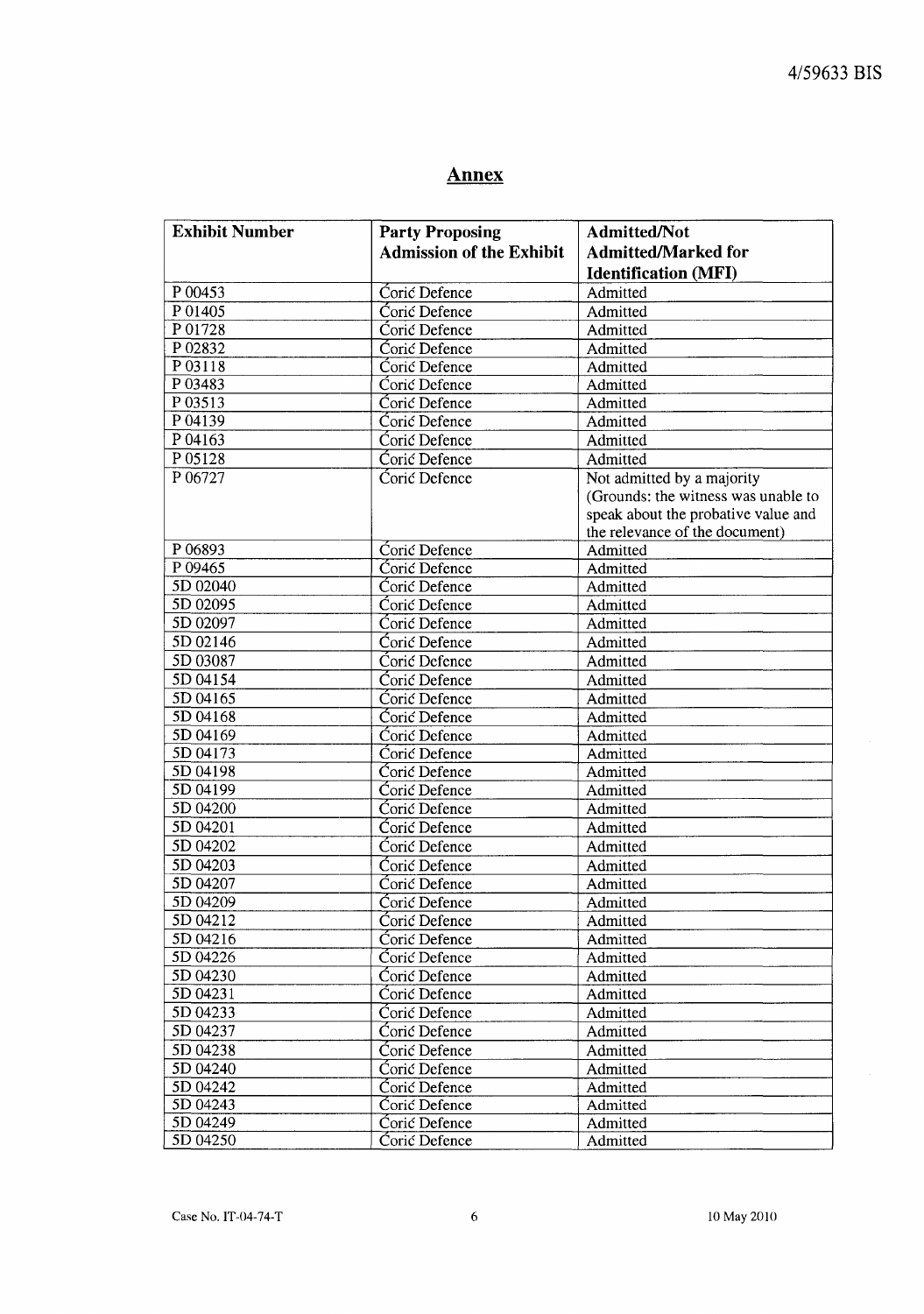| 5D 04258                    | Coric Defence    | Admitted                             |
|-----------------------------|------------------|--------------------------------------|
| 5D 04259                    | Corić Defence    | Admitted                             |
| 5D 04350                    | Coric Defence    | Admitted                             |
| 5D 04152                    | Prlić Defence    | Not admitted by a majority           |
|                             |                  | (Grounds: the witness was unable to  |
|                             |                  | speak about the authenticity,        |
|                             |                  | relevance and probative value of the |
|                             |                  | document)                            |
| 5D 04241                    | Prlić Defence    | Not admitted by a majority           |
|                             |                  | (Grounds: the witness was unable to  |
|                             |                  | speak about the relevance and        |
|                             |                  | probative value of the document)     |
| 5D 04362                    | Prlić Defence    | Admitted                             |
| 5D 02013                    | Stojić Defence   | Admitted                             |
| 5D 05022                    | Stojić Defence   | Admitted                             |
| 5D 05024                    | Stojić Defence   | Admitted                             |
| 5D 05027                    | Stojić Defence   | Admitted                             |
| 5D 05032                    | Stojić Defence   | Admitted                             |
| P 06873                     | Stojić Defence   | Admitted                             |
| P $04544$ (in view of       | Petković Defence | (This document is admitted solely    |
| undermining the credibility |                  | for purposes of undermining the      |
| of the witness)             |                  | credibility of Zvonko Vidović.)      |
| 4D 02063                    | Petković Defence | Admitted                             |
| 5D 04110                    | Petković Defence | Admitted                             |
| 5D 04114                    | Petković Defence | Admitted                             |
| 5D 04115                    | Petković Defence | Admitted in part (pages 1-7 of the   |
|                             |                  | English version <sup>19</sup> )      |
|                             |                  |                                      |
|                             |                  | Not admitted by a majority: pages 8- |
|                             |                  | 13 of the English version (Grounds:  |
|                             |                  | the Petković Defence did not present |
|                             |                  | these pages of the 5D 04115          |
|                             |                  | compilation to Zvonko Vidović)       |
| 5D 04117                    | Petković Defence | Admitted                             |
| IC 01230                    | Prosecution      | Admitted                             |
| P03616                      | Prosecution      | Admitted                             |
| P 11237                     | Prosecution      | Admitted                             |
| P 11240                     | Prosecution      | Admitted                             |

 $19$  Ecourt page numbers.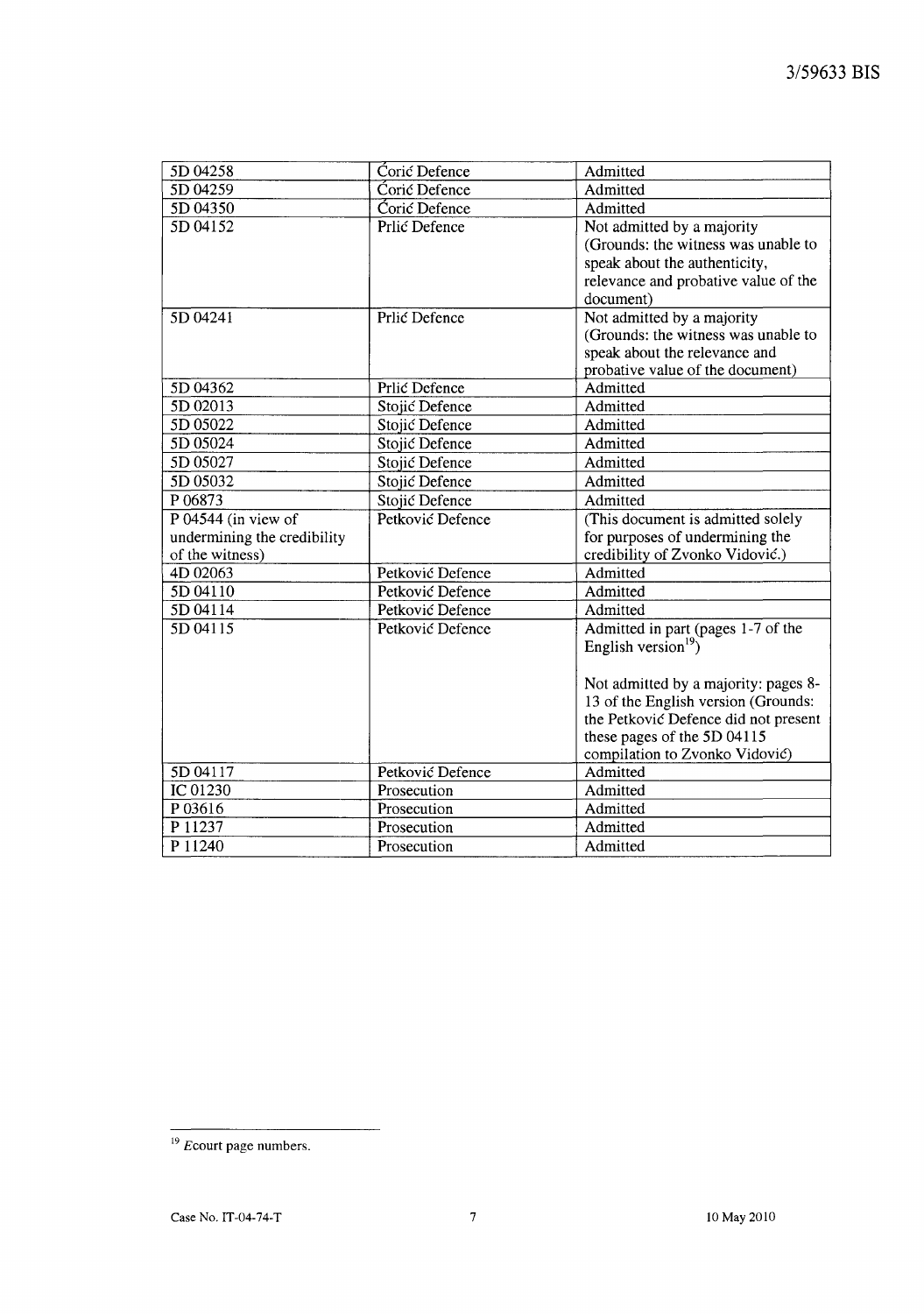## **DISSENTING OPINION OF JEAN-CLAUDE ANTONETTI, PRESIDING .JUDGE OF THE CHAMBER**

The majority has decided not to admit the following documents: P 06727, 5D 04152, 5D 04241, and 5D 04115.

The reasons provided for not admitting these documents are characteristic, and so, declining to spend additional time there, I wish to explain why, from my perspective, these documents ought to be admitted.

One must recall, in the first place, that according to the Prosecution, the HVO had not undertaken any prosecution against the perpetrators of these crimes, and particularly in those instances where the victims were Muslim.

Thus, at  $\S17(k)$  regarding the role and participation of the several accused they cite: by "promoting, instigating, encouraging and condoning the commission of crimes against Bosnian Muslims by failing to report and/or investigate crimes or alleged crimes against them, to follow up on such investigations, and/or to punish or discipline subordinates and others in the Herceg-Bosna/HVO authorities and forces for crimes committed against Bosnian Muslims or other non-Croats".

The Prosecution thus emphasizes the fact that the several accused did not draw attention to the criminal actions, did not open investigations and thus did not punish the subordinates likely to have committed these violations.

The argument of the Defence is entirely different. According to the Defence, investigations and prosecutions did occur. In the context of this debate, it seems to me that these 4 documents are entirely germane.

In fact, **Document 5D 04115** is a transcript of a meeting held on 21 July 1993 with several participants, including Witness Zvonko Vidovic "Head of Department of Crim. Police MP". One should note that the session is opened by Milenko Mandzo, who recounts the state of crime in Mostar. Several participants speak, including Witness Zvonko Vidovic who takes the floor several times, stating in pertinent part:

"[i]f we, /who had been appointed/ have finished with 'collecting' inhabitants in the city, it can not happen that one 'unite' or 'group' is collecting people in the city. He is giving the example of the police from the Pupils hostel, that have 'on their own initiative', collected inhabitants from one part of the city, and upon they were forced to leave, same have been robbed and things have been taken. Social Work Center is the one who is making the list of people who wishes to go abroad, why should we deny that to them. Military and Civil Police, should not give motive to criminals to, hiding behind our back, commit criminal acts. My opinion is that concrete agreement is necessary from higher instance, about what we have to do regarding Muslims leaving city, in order not to take responsibility for committed crimes, after departure of citizens".

It would seem then, that this document is particularly relevant and has certain probative value.